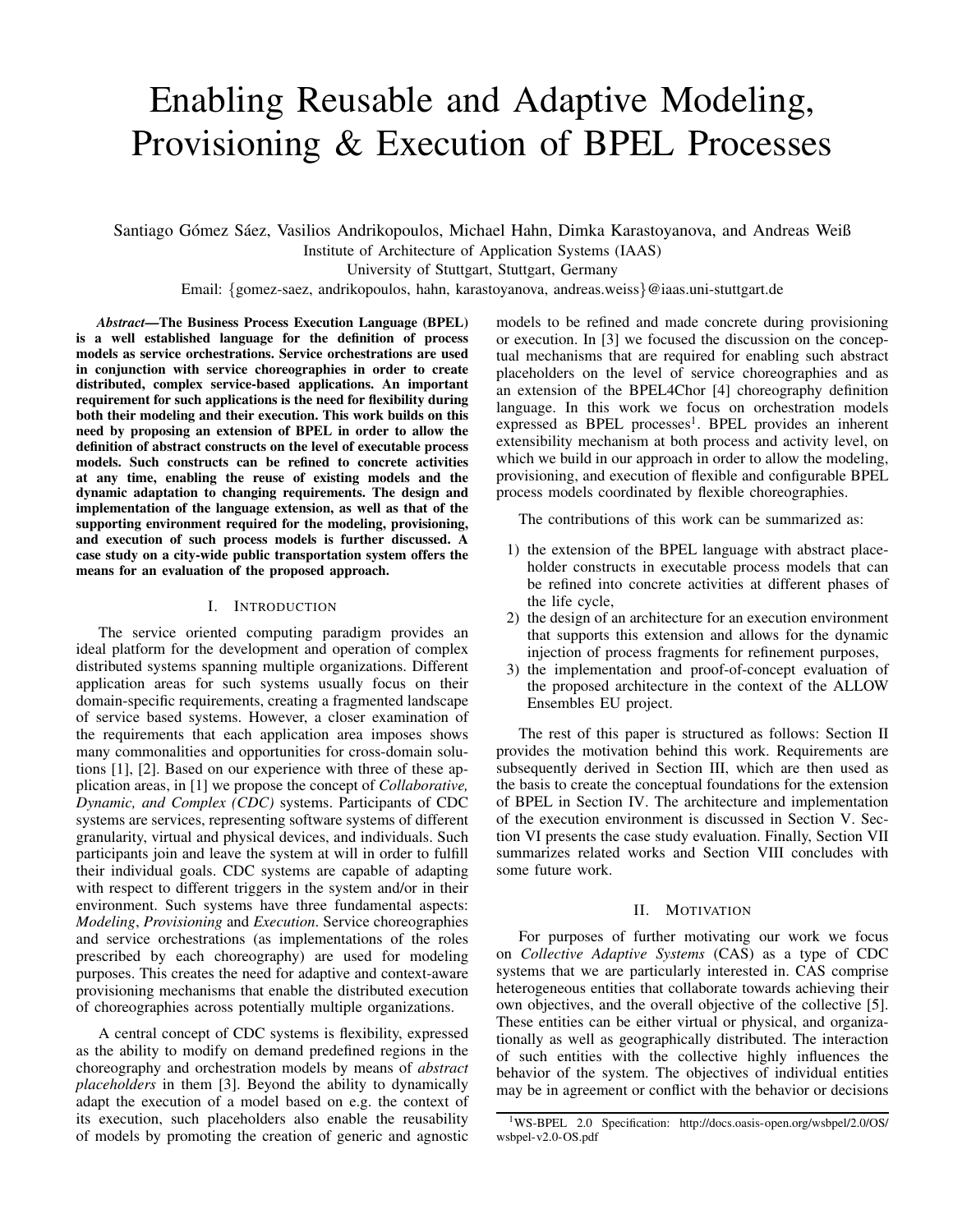of other entities. Furthermore, unexpected changes in the entities' environment may trigger an individual or collective behavioral change. For purposes of providing a system capable of supporting this behavioral definition, monitoring, and adaptation, in the ALLOW Ensembles EU project<sup>[2](#page-1-2)</sup> we define the underpinning concepts for modeling, execution, and adaptation of CAS entities and their interactions. In particular, we propose to model and manage *entities* as collections of *cells* encapsulating their functionalities; cells are realized by service orchestrations. Entities collaborate with each other to achieve their objectives in the context of *ensembles*, enacted as choreographies, describing the interactions among them [\[5\]](#page-7-4).

The case of an Urban Mobility System as a combination of non-fixed route buses, taxis, and car-sharing options acts as a use case for the ALLOW Ensembles project. In this scenario, physical entities like passengers and drivers (of buses, taxis, or cars) have to collaborate with software entities like bus route planners and managers to allow the former to reach their destinations. Joining a bus route, for example, is reflected in the system as the respective passenger entity becoming part of the ensemble consisting of the bus driver, the passengers already on the bus, as well as the route manager software agent which keeps track of the progress of the route. The flexibility of the system stems from the fact that no separate processes have to be modeled for the passenger taking the bus or using a taxi. Instead, following the work on Adaptive Pervasive Flows (APF) [\[6\]](#page-7-5), [\[7\]](#page-7-6), each passenger acquires the necessary process logic for e.g. joining the bus route ensemble from the route manager and inserts it into his model. As a result, adaptability in this context is required on the level of both cells and ensembles and has to be supported by means of flexible orchestrations and the interactions among them in choreographies. The cells' behavior can be partially or fully specified during the modeling phase. The partial specification of the cell behavior covers the partial definition of one or more of their tasks as abstract tasks, which must be refined by concrete tasks during run time.

#### III. REQUIREMENTS IDENTIFICATION

<span id="page-1-0"></span>Developing a system such as the one described in the previous section entails satisfying the following requirements:

- R1. Life Cycle: reusability and adaptiveness of BPEL processes must be supported throughout the modeling, provisioning, and execution phases of the process life cycle.
- R2. Modeling Support & Graphical Notation: towards easing the modeling of reusable and adaptive BPEL processes, the modeling environment must incorporate appropriate graphical artifacts, as well as the serialization mechanisms for generating executable BPEL processes.
- R3. Process Adaptation: dynamic and customizable process adaptation mechanisms must be offered by the system. Moreover, the specification of concrete process adaptation and refinement points in the process modeling language must also be supported.
- R4. Manual and Dynamic refinement: The refinement of placeholders with concrete activities must be possible both manually by modelers, and automatically by the underlying system, as required.
- R5. Dynamic Fault Handling & Compensation: the definition of custom adaptation mechanisms must incorporate the dynamic handling of faults and the specification of their corresponding compensation actions due to failures occurred during the execution of adapted processes.
- R6. Partial specification of interactions: as incoming and outgoing interactions may be partially specified in the business process model, the corresponding communication-related process constructs must allow the partial definition of communication details, to be finalized during the runtime phase.
- R7. Refinement phase definition: The process adaptation point must be able to be annotated with information in which life cycle phase the refinement has to take place. The modeling and execution environment must interpret the annotated information accordingly.
- R8. Generality: The concept of the adaptation points (placeholders) should be generic and not tailored to a specific application domain, but rather support its usage for different domain-specific requirements. It also should allow for different adaptation triggers.

## IV. BPEL<sup>R</sup>EA<sup>D</sup>

<span id="page-1-1"></span>Towards fulfilling these requirements in the following we present our proposal for BPEL<sup>ReAd</sup>, an extension of BPEL that supports the modeling, provisioning, and execution of reusable and adaptive processes.

### *A. Life-Cycle*

Figure [1](#page-2-1) depicts the life cycle of CDC systems as discussed in [\[2\]](#page-7-1), focusing on the reusability and adaptive aspects for modeling, provisioning, and executing BPEL processes. The three major phases in the proposed life cycle are: *Modeling*, *Provisioning*, and *Execution* phases. The modeling, provision and execution can be performed in top-down and bottom-up way. The top-down approach starts with creating, provisioning, and enacting the complete or partial choreography model from which the orchestrations are derived. The bottom-up approach derives the complete or partial choreography model from orchestrations which have to be performed in a coordinated manner. The adaptation and in particular the refinement of choreographies and orchestrations can be performed in any of the life cycle phases.

With respect to the adaptation of orchestrations or processes, during the modeling phase, the control flow and message flow (of BPEL processes) are specified. Process model refinement tasks, i.e. adaptation during the modeling phase, can be performed by means of selecting reusable process fragments, which can replace the refinement points with concrete fragment logic. The deployment and instantiation operations in the provisioning phase use the BPEL process specification, their service interface, and deployment information for enacting and exposing the interfaces to access the deployed process in the process engine. The adaptation of partially specified deployable processes is supported in this phase by means of resolving the process refinement points with concrete process logic w.r.t. non-functional aspects, e.g. based on the service QoS characteristics. During the execution phase of the life cycle, the process engine is responsible for the creation of the process instances and the correlation of incoming and

<span id="page-1-2"></span><sup>2</sup>ALLOW Ensembles:<http://www.allow-ensembles.eu>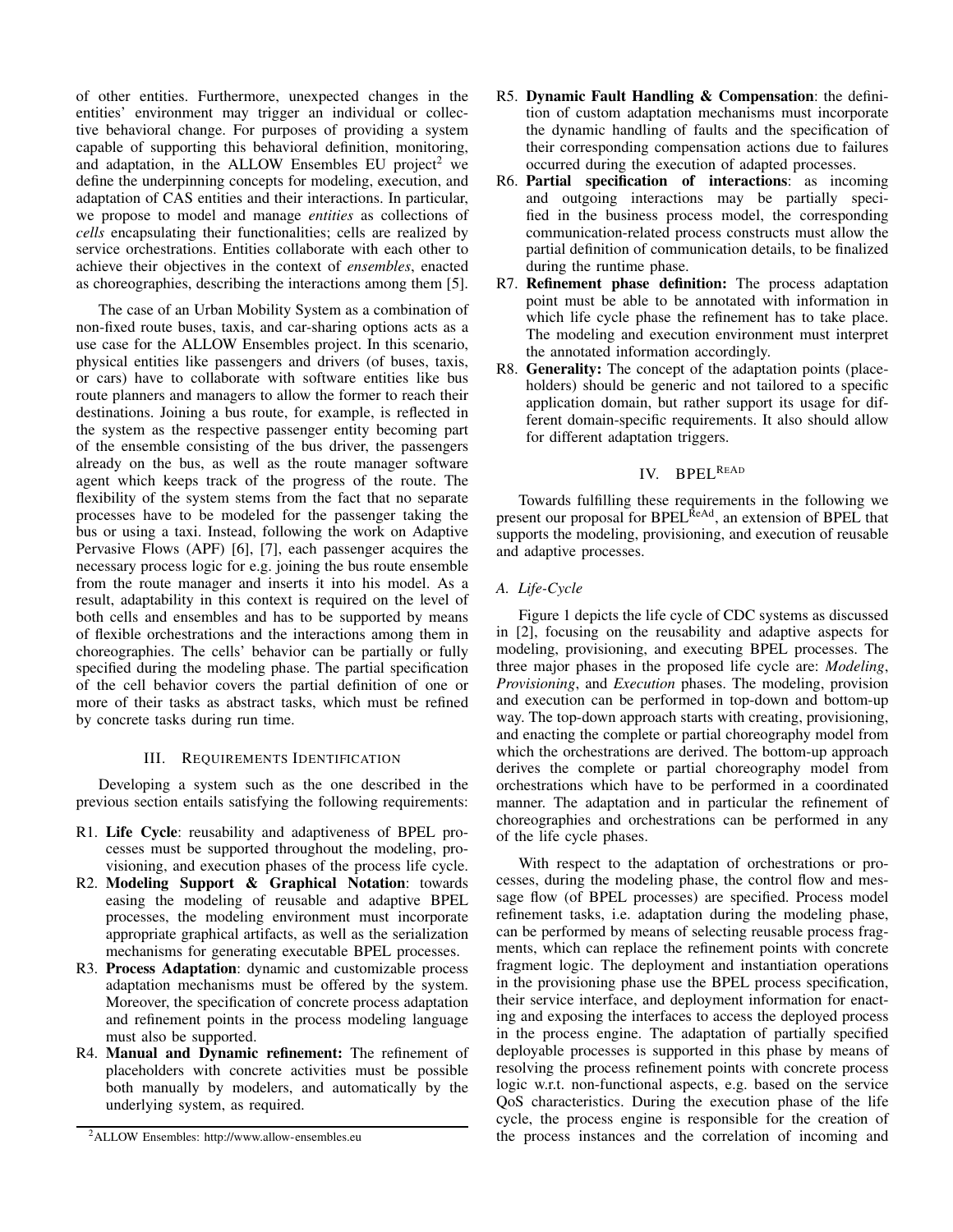

<span id="page-2-1"></span>Figure 1. CDC System Life Cycle & Modeling Approaches Support [\[2\]](#page-7-1).

outgoing messages with the corresponding process instances. Process adaptation operations at this phase allow the manual or dynamic refinement of incomplete processes. A manual refinement requires pausing the instance and waiting for a human intervention. On the other hand, a dynamic refinement relies on the automatic retrieval of process fragments from an appropriate repository.

#### *B. Abstract Constructs & Operations*

As previously discussed, our approach builds upon the definition of refinement points which are subsequently adapted with concrete process logic within one of the phases of the life cycle. For this purpose, in the remainder of this section we present the artifacts that build the set of *Abstract Constructs* and the corresponding operations which build the basis of this work. The definition of abstract constructs for service choreographies was realized as part of previous research in the scope of building the necessary infrastructure capable of enabling the execution of complex interactions in a CDC system [\[2\]](#page-7-1), [\[3\]](#page-7-2). As the existing artifacts for building such interaction models in such a system are coupled with the BPEL4Chor choreography language, the majority of the abstract construct artifacts defined in [\[3\]](#page-7-2) are also applicable in the scope of this work.

More specifically, an *Abstract Activity* represents a generic placeholder comprising the following ingredients: (i) a name used as identifier, (ii) the earliest and latest life cycle phase in which its refinement must take place, (iii) the type of the mechanism to be used for the discovery of an appropriate fragment and subsequent refinement of the activity using this fragment, and (iv) a failure handling strategy for the refinement process. For example, a context-aware adaptation abstract activity requires the specification of context-aware *pre-conditions* and *effects* as attributes that specify the desired behavior of the logic the abstract activity represents without limiting it to predefined execution patterns. Pre-conditions specify in which state the context of the particular process has to be prior to the refinement of the abstract activity. The effects specify the desired state after the execution of the refined logic.

A *Fragment Discovery* operation realizes the mapping to the custom type-specific behavior content by means of a plugin mechanism, which is responsible for retrieving an appropriate fragment model. For instance, the fragment discovery function for the context-aware adaptation plugin type is responsible for



<span id="page-2-2"></span>Figure 2. Abstract Activity Construct in BPEL — Overview

discovering and selecting the most adequate fragment to satisfy the current execution context, and to infer the transition to a new context state. Failure strategies implemented as part of such behavior can be related to compensating and continuing the execution with a new discovered fragment, or by pausing the execution and waiting for manual human intervention.

#### *C. Extensions to BPEL*

We based the realization of the BPEL<sup>ReAd</sup> language on the usage of the BPEL extensibility mechanism towards enabling the representation of the abstract activity as a part of an executable BPEL process. In this manner, we remain compliant to the BPEL standard and the existing technological frameworks already supporting the execution of BPEL processes. The syntax of the extension activity complies to the model presented in Fig. [2.](#page-2-2) The *Abstract Activity* syntax schema breaks down into two main definition sections: the *Generic Information* and the *Type-specific Content*. The generic information definition adheres to the main activity's ingredients: *Name*, *Refinement Start Phase*, *Refinement End Phase*, *Plugin Type*, and *Failure Strategy*. The plugin type definition refers to the plugin realizing the custom behavior realization. The *Type-specific Content* enables the insertion of the custom specific behavioral syntax for defining the necessary information for the fragment discovery operations. For example, in Fig. [2](#page-2-2) two custom type specific contents are depicted: (i) manual refinement based on the retrieval of a fragment specified during design time, and (ii) dynamic refinement based on the discovery of context-aware process fragments during execution.

#### V. ARCHITECTURE & IMPLEMENTATION

<span id="page-2-0"></span>The architecture of the CDC execution environment supporting the BPEL<sup>ReAd</sup> language, and targeting the reusable and adaptive modeling, provisioning, and execution of processes, is depicted in Fig. [3.](#page-3-0) Two interconnected environments comprise the architecture: a *Modeling Environment* and *Runtime Environment*.

#### *A. Modeling Environment*

The *Modeling Environment* consists of the *Process Modeler* and the *Fragment Repository* components (Fig. [3\)](#page-3-0) and provides the necessary artifacts to create process models, persist and retrieve reusable fragments, manually refine abstract activities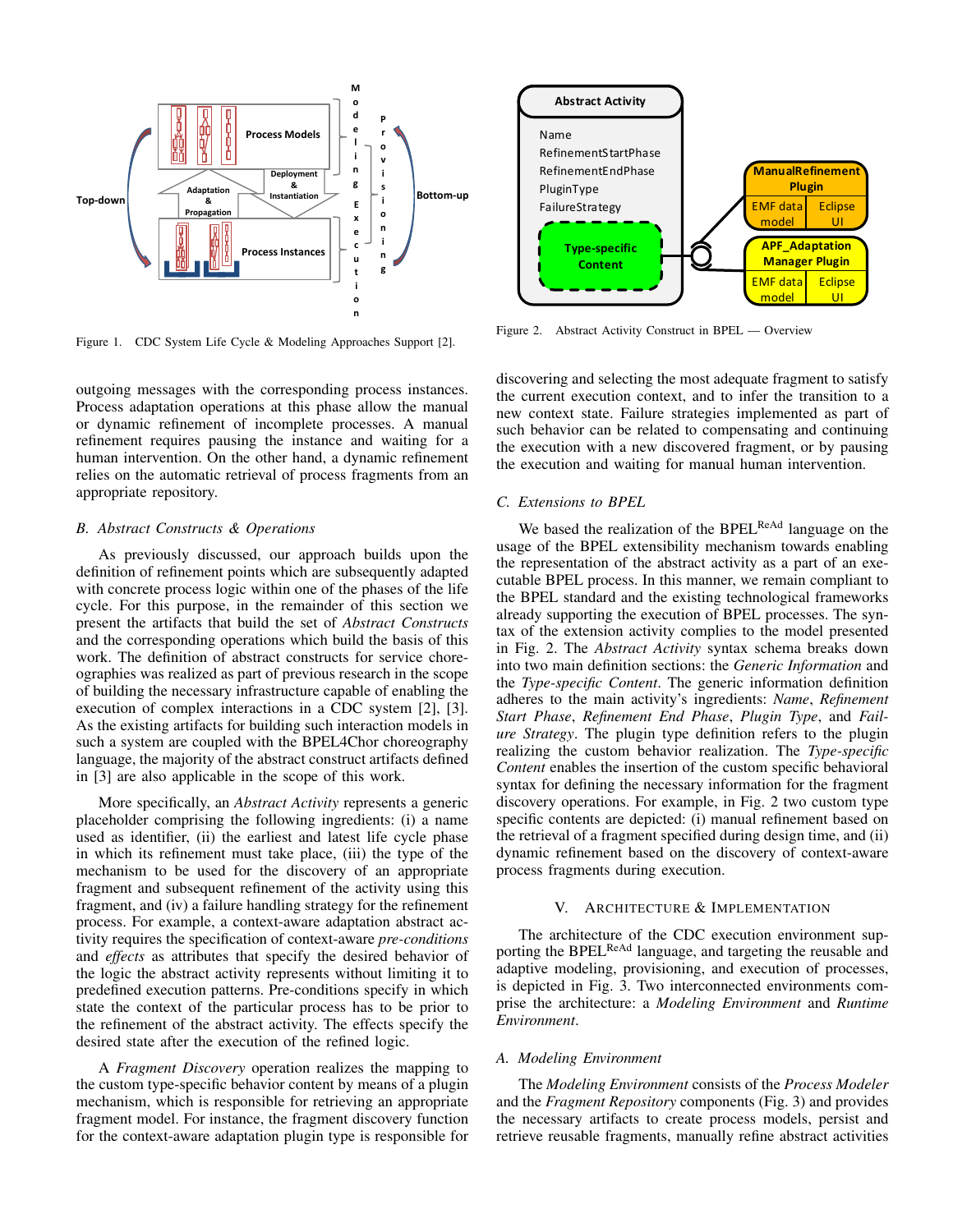

<span id="page-3-0"></span>Figure 3. CDC Modeling & Runtime Environment

with retrieved fragments, and to interact with the runtime environment for administering and managing process models and their corresponding instances.

The *CDC Process Modeler* (as shown in Fig. [4\)](#page-4-0) is based on the MayFlower designer [\[8\]](#page-7-7), an extended version of the Eclipse BPEL designer<sup>[3](#page-3-1)</sup>. Since the MayFlower editor is based on the BPEL designer, the extensibility points defined by BPEL are fully supported (see Fig. [3\)](#page-3-0). The *Engine & Process Management* component enables the execution of process deployment and management operations on the *CDC Execution Engine*. Operations on the running process instances, e.g. pausing, resuming, or stopping a process instance, are supported through the *Process Instance Management* component. Realtime process information retrieved from the CDC Execution Engine is aggregated and visualized within the modeling environment through the *Auditing* component. For instance, when a runtime adaptation occurs, this component retrieves the changes and interacts with the BPEL Designer towards updating the visualization of the process model. Process and process instance management operations, as well as process instance control, are performed through a message-based interaction with the CDC Execution Engine. The *Fragment Repository* supports the storage and retrieval of process fragments which are uniquely identifiable and used for subsequent refinement operations.

Towards enabling the specification of process placeholders through the definition of abstract constructs, a pair of Eclipse Modeling (EMF) and User Interface (UI) plugins were developed. The EMF plugin contains the meta-model and operations allowing serialization to XML, while the UI plugin represents the layout and fields displayed to the user. There are two plugin types currently supported in the modeling framework: (i) the *Static Plugin* supporting the dynamic retrieval and injection of fragments manually defined during the modeling phase of an orchestration, and (ii) the *Adaptation Plugin* enabling the dynamic retrieval and injection of fragments discovered based on context-aware information, e.g. retrieved from an external *AI Planning Mechanism* (see Fig. [3\)](#page-3-0). In order to support the reusability of process models among different scenarios, the CDC Process Modeler also allows the injection of fragments from a repository during the modeling phase of processes. For this purpose, it provides a process fragment repository

<span id="page-3-1"></span><sup>3</sup>Eclipse BPEL Designer:<https://eclipse.org/bpel/>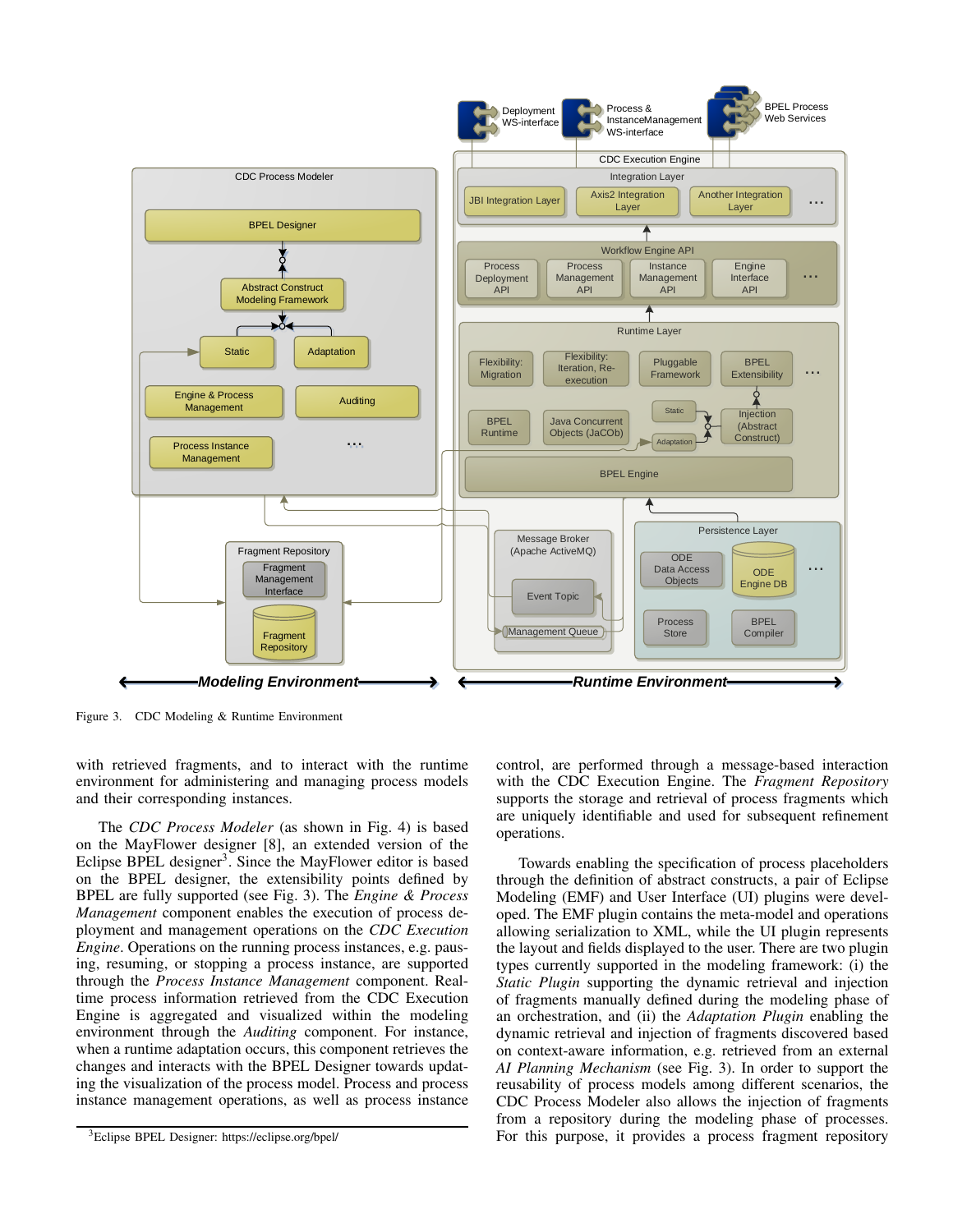

<span id="page-4-0"></span>Figure 4. CDC Process Modeler — Overview

view which allows modelers to visualize existing reusable fragments which can be potentially refined during design time. The definition of an Abstract Activity (as summarized by Fig. [2\)](#page-2-2) requires the specification of its properties and content plugin type in the properties tab of the IDE, as depicted in Fig. [4.](#page-4-0) When the content plugin type is selected, the view automatically changes depending on the behavior realized by the plugin. For the *Adaptation* plugin content type, the view changes according to the plugin content-specific properties.

### *B. Runtime Environment*

The *Runtime Environment* comprises the necessary components to enable the execution of partially (by virtue of inclusion of abstract activities) and completely specified processes. The processes are deployed on one or more *CDC Execution Engines* and can be instantiated at any time. Since the deployed processes may be only partially defined, i.e. they may contain abstract activities which need to be refined during execution, the *CDC Execution Engine* must be able to start the execution of incomplete processes, allowing the dynamic injection of additional activities that are discovered from the fragment repository or triggered through the process modeler. The open source BPEL Engine Apache  $ODE<sup>4</sup>$  $ODE<sup>4</sup>$  $ODE<sup>4</sup>$  as extended in [\[8\]](#page-7-7) is used as the basis for the implementation of the execution engine. In the remaining of this section we provide an overview of the different layers and their components, including the extension mechanisms which are developed as part of our work.

Figure [3](#page-3-0) depicts the architecture of the CDC Execution Engine, consisting of three main layers: *Integration Layer*,

*Runtime Layer*, and the *Persistence Layer*. The *Integration Layer* exposes the engine-internal functionality to the outside, and provides the communication features required by deployed BPEL processes. Administration and management functionalities of BPEL process models, e.g. deploy and undeploy operations, are provided through the *Deployment* interface. BPEL processes and their running instances can be managed through the *Process & Instance Management* interface, e.g. pausing an instance's execution, re-executing a fragment, etc. The *Axis2* and *JBI Integration Layer* implementations are provided by default with the engine. However, the extensibility features of the engine enable the realization of further integration layer implementations that allow to integrate the engine with other systems. The *Workflow Engine API* comprises a set of APIs for engine-internal operations. These APIs are used as an intermediate layer between the *Integration Layer* and the engine-internal functionalities grouped in the *Runtime Layer*.

The *Runtime Layer* provides the core functionality of the CDC execution engine. The *BPEL Engine* component comprises all the engine-related classes, such as the ones for representing a BPEL process model or the runtime data of a process instance (e.g. variable values). The *BPEL Runtime Component* contains the implementations of all BPEL constructs which are internally interpreted by the engine to instantiate and execute a process model. Towards ensuring reliability during the process execution, the BPEL runtime relies on the capabilities of the *Java Concurrent Objects (JaCOb)* framework and the persistence functionalities of the engine's database in the *Persistence Layer*. JaCOb provides an application-level concurrency mechanism, and a mechanism for interrupting the execution and persisting the state of

<span id="page-4-1"></span><sup>4</sup>Apache ODE:<http://ode.apache.org/>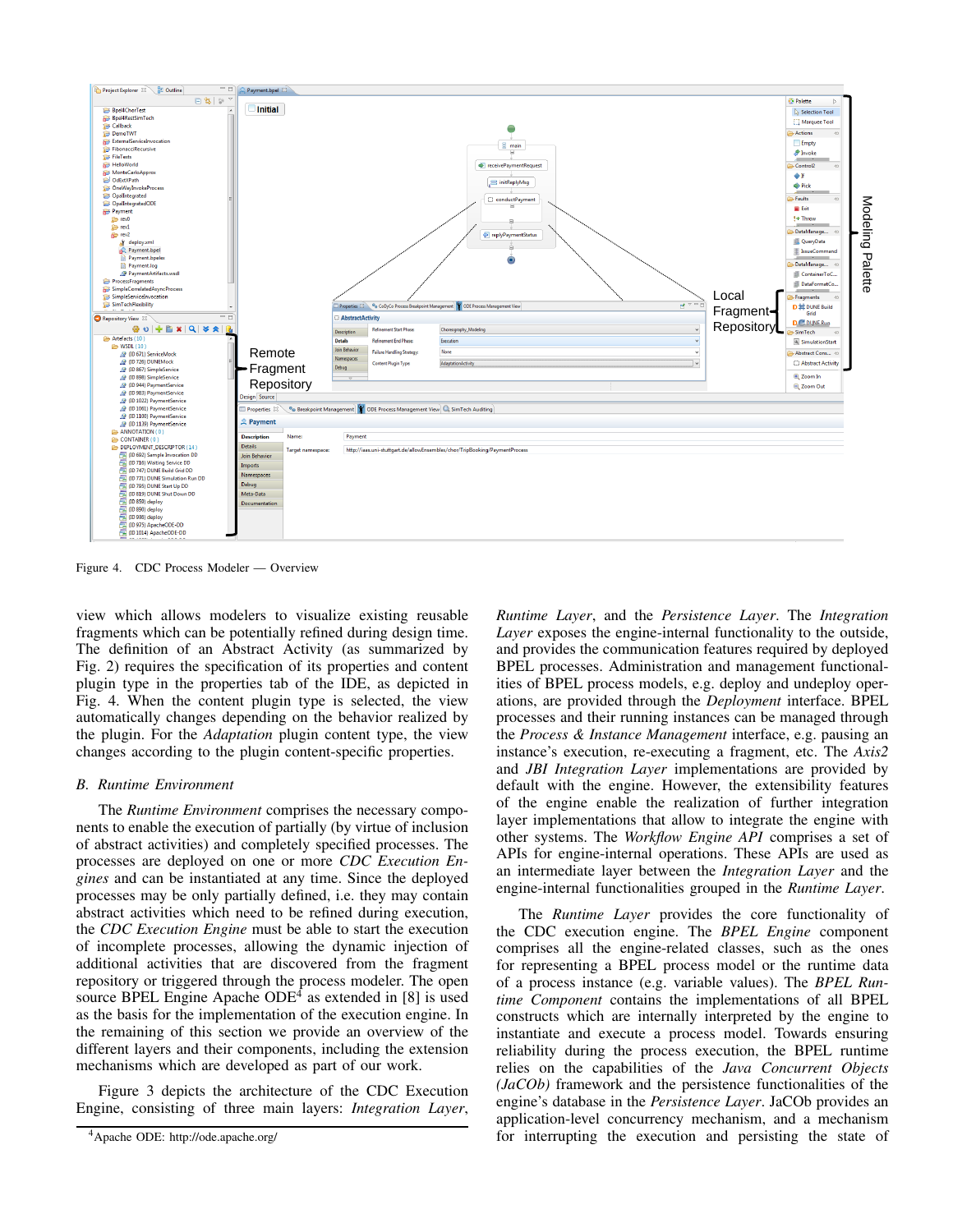running process instances in the engine's database. In case of a failure in the engine, once it resumes its running state again, the runtime data of all interrupted process instances are restored and their execution is resumed. The *Pluggable Framework* realizes a generic BPEL 2.0 Event Model towards propagating engine-internal events for process debugging purposes [\[9\]](#page-7-8). Such propagation is achieved through the usage of *Message Topics* (depicted as *Event Topic* in Fig. [3\)](#page-3-0). Subscribers to the topic can influence or debug the execution of process instances by sending management messages to the *Management Queue*, e.g. to set process execution breakpoints or for setting variables values [\[8\]](#page-7-7). The *Flexibility* component realizes the support for iterating or re-executing parts of a running process instance, i.e. re-starting the execution of a set of activities or compensating before re-starting the execution of a set of activities.

The *BPEL Extensibility* component realizes the extensibility points defined by the BPEL specification. For purposes of enabling the execution of cells which are partially defined during the modeling phase and resolved during execution, a pluggable *Injection* component was developed as the means to realize the *Injection Framework* capable of injecting retrieved fragments in the *Runtime Environment*. Since the discovery of the fragments requires the specification of different properties and interaction with different external sources, domain specific plugins must be realized and dynamically loaded in the *Injection* framework. We already realized a *Static* plugin that retrieves a fragment that is specified during the modeling phase from a repository for injection during runtime. The *Adaptation* plugin incorporates context and preferences analysis during the refinement step, which then dynamically influences the selection of the discovered fragments. The data sharing and exchange between the running process instance and the injected process fragment is supported in our approach by the definition and sharing of global variables. In future work, we plan to introduce a more complex definition and resolution mechanism between the process instance and the injected fragment variables.

The *Persistence Layer* provides the execution engine with the database to interpret and persist all execution related information, e.g. deployed process models, running instances information, history of the execution, etc. The persistence is performed through the *ODE Data Access Objects* and the *ODE Engine DB* components. The *ODE Data Access Objects* are intermediate mediation components between the *Runtime Layer* and the engine's *Database*. The *BPEL Compiler* interprets the BPEL, WSDL, etc. files comprised in a deployment bundle and converts them into an engine-internal representation suitable for execution purposes. The *Process Store* handles the deployment of new process models and triggers their compilation.

The CDC Modeling & Runtime Environment is developed as an open source toolset and is meant to be publicly available in the short term future.

#### VI. EVALUATION

<span id="page-5-0"></span>The evaluation of the presented approach is performed by means of driving a case study scoped in the domain of CAS systems discussed in Section [II,](#page-0-1) and more specifically, in the scope of the *Urban Mobility System* scenario in the ALLOW Ensembles project. Requesting a trip in the system requires the interaction of multiple entities, e.g. the *Passenger*, *Trip Booking System*, *Transportation Mean Systems*, *Payment Gateway*, etc. Since in this work we focus entirely on the adaptation and reusability of each entities' behavior expressed as processes, we focus on one concrete entity which requires high adaptation and reusability functionalities: the *Payment Gateway*. The Payment Gateway deals with the various possible payment methods, and the different preferences and constraints of different users for using them. For this purpose, it is necessary to abstract the definition of the payment process by partially specifying it during the design phase. For instance, one concrete passenger may require to pay using a credit card method, while another one may require, due to security concerns, to pay using a direct wire transfer service. The protocol, i.e. the orchestration logic, required for interacting with different back-end services is different for each service, and requires a high degree of freedom during the process design time and adaptability during the process runtime.

For such a case study scenario we partially specified the Payment Process depicted in Fig. [4.](#page-4-0) The abstract activity conductPayment represents the refinement point to be refined during runtime depending on the users' payment preferences. Figure [5](#page-6-1) depicts the execution and adaptation of the payment process. In this scenario, the user's preferred payment method is the MasterCard credit card. Thus, when the execution engine schedules the execution of the conductPayment activity, the preferences are first analyzed, and subsequently the Master-Card payment fragment is retrieved from the repository. The engine then schedules the execution of the fetched fragment and executes it within the running process instance. Modifications in the process model are propagated to the modeling tool, which also indicates in real time the execution state of each process activity (see Fig. [5\)](#page-6-1). A video demonstrating the dynamic selection and injection of the fragment during the execution of the process is also available<sup>[5](#page-5-2)</sup>.

### VII. RELATED WORK

<span id="page-5-1"></span>Existing work on enabling adaptability of large scale collaborations is targeted in the CHOReOS EU Project<sup>[6](#page-5-3)</sup>, by focusing on the substitution of services towards satisfying evolving functional or non-functional requirements. [\[10\]](#page-7-9) targets the adaptability during runtime based on a policy-aware *finding and binding* of services and service types through modeling constructs.

Other current investigations rely on the concept of predefined regions representing placeholders in workflow models that can be refined after the instantiation of the model. The refinement is denoted by *late modeling of process fragments*, in cases where the activities or process fragments are newly specified inside a placeholder during run time, and *late selection of process fragments* in cases where a set of activities or process fragments has been pre-modeled but the actual selection happens during run time based on predefined rules or user decisions [\[11\]](#page-7-10). There are several approaches realizing these generic patterns. In [\[12\]](#page-7-11), the notion of worklets, which

<span id="page-5-2"></span><sup>5</sup>Process Runtime Refinement: [http://www.iaas.uni-stuttgart.de/BPELReAd/](http://www.iaas.uni-stuttgart.de/BPELReAd/PaymentFragmentInjection.html) [PaymentFragmentInjection.html](http://www.iaas.uni-stuttgart.de/BPELReAd/PaymentFragmentInjection.html)

<span id="page-5-3"></span><sup>6</sup>CHOREoS EU Project:<http://www.choreos.eu/>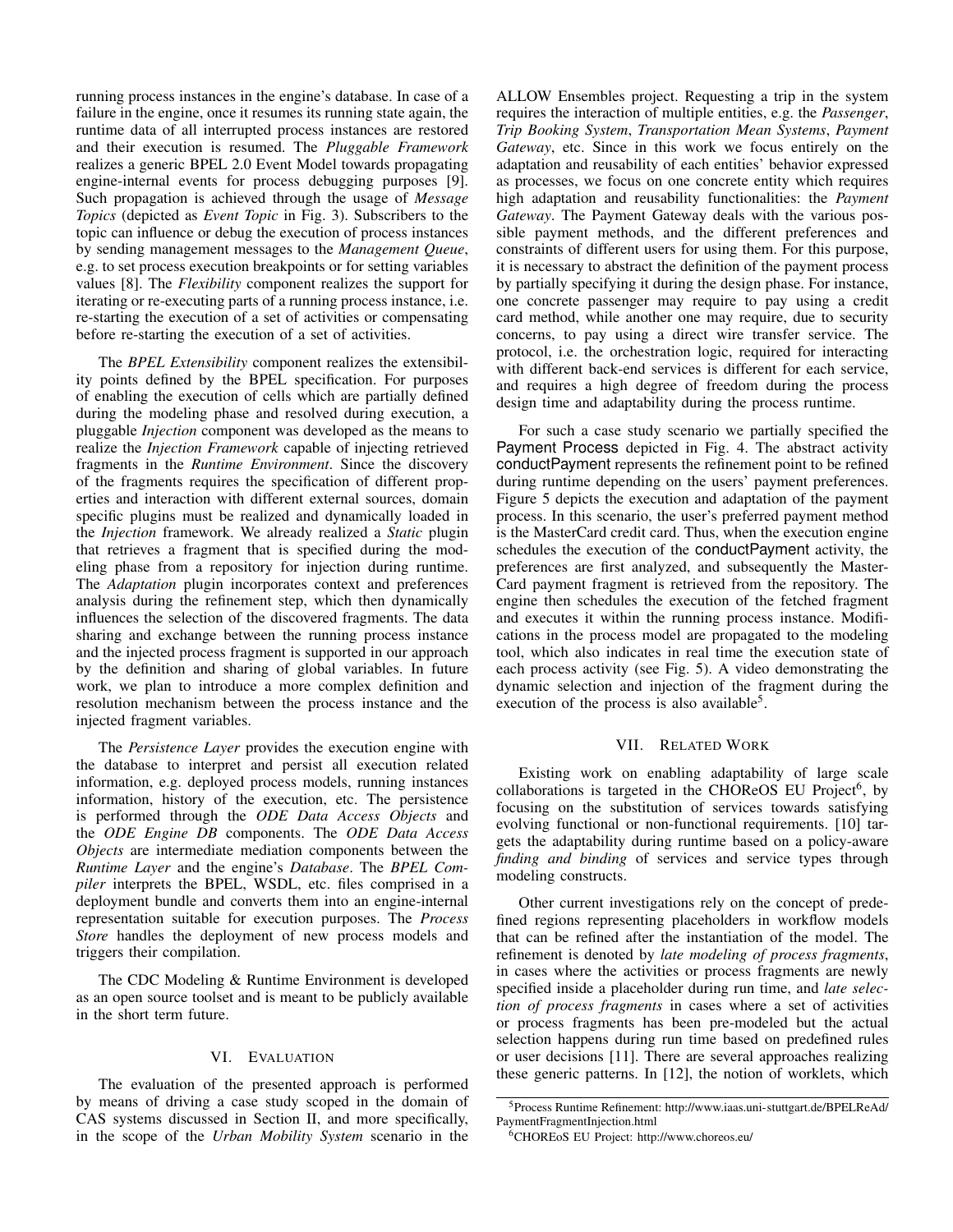

<span id="page-6-1"></span>Figure 5. Payment Process Dynamic Adaptation — Execution

are completely specified YAWL processes that refine a worklet enabled parent YAWL task at run time, is used for workflows in order to provide workflow run time flexibility. The selection of the most appropriate worklet for a worklet enabled task is based on rules considering context information. In [\[13\]](#page-7-12), the concept of Pockets of Flexibility (PoF) is introduced. PoF contain a set of activities, with the control flow between activities to be defined during run time, either (semi-)automatically or manually depending on previously executed activities. Ardissono et al. use a planning based approach for retrieving sub-processes implementing a so-called abstract activity [\[14\]](#page-7-13), while in [\[15\]](#page-7-14) in the field of pervasive flows planning based techniques are used to generate a sub-process. The concept of Adaptable Pervasive Flows (APF) [\[6\]](#page-7-5), [\[7\]](#page-7-6) also uses the concept of abstract activities which are refined depending on the context of the entities represented by a workflow.

While these approaches are similar to our work in terms of the underlying concepts to provide flexibility during modeling and execution of workflows, they are not based on a wellknown and industry-supported standard such as BPEL, but rely on proprietary workflow technologies. Furthermore, they do not offer an open source based end-to-end tool-suite realizing the complete life process life cycle, i.e. including a process modeling tool allowing the specification of abstract activities which can then be deployed and provisioned in an open source BPEL engine that has been extended with process fragment injection capabilities. Murguzur et al. [\[16\]](#page-7-15) propose to insert process fragments into a base model during run time using an staged approach for fragment resolution depending on context information. This approach also builds on a standardbased, open-source tool set consisting of BPMN 2.0 and the Activiti engine. However, the presented extension to the BPMN engine remains on a high level in terms of its architecture and implementation.

Adaptation of workflows is not limited to changes in predefined regions. Song et al. [\[17\]](#page-7-16) propose an approach that allows the migration of instance state from a source process schema to a changed target process schema while ensuring the correctness of the adaptation. In [\[18\]](#page-7-17), service-based process instances are adapted as a reaction to context-changes by transforming the adaptation to a planning problem and building state transition systems. The state transition system fulfilling a set of goals is then translated back into an executable process and the execution is resumed. Aspect-Oriented Programming (AOP) is used in [\[19\]](#page-7-18) to enable the run time adaptation of processes. Changes are described as aspects and dynamically woven into BPEL process instances by a corresponding execution engine. A similar, but more generic AOP-like approach is described in [\[20\]](#page-7-19). WS-Policy is used to specify aspects representing additional functionality to be added into a process, while the communication between engine and the aspects is managed by a publish/subscribe system. A major difference to our approach is that in these approaches the logic to be included is identified and specified (manually) by the user during either the process modeling or execution phases, and do not rely on explicitly defined abstract activity constructs. Additionally, these works are missing an integrated, end-to-end tool chain spanning from a modeling environment to the execution engine where instance level changes are directly visualized in the modeling tool for the respective user.

#### VIII. CONCLUSION AND FUTURE WORK

<span id="page-6-0"></span>Our previous work on Collaborative, Dynamic, and Complex (CDC) systems provides the means for a unified view on complex service based applications spanning multiple organizations [\[1\]](#page-7-0), [\[2\]](#page-7-1), expressed as service choreographies and orchestrations. The introduction of abstract placeholders on the level of choreographies allows for flexibility in system modeling level, offering also the possibility for reusability across